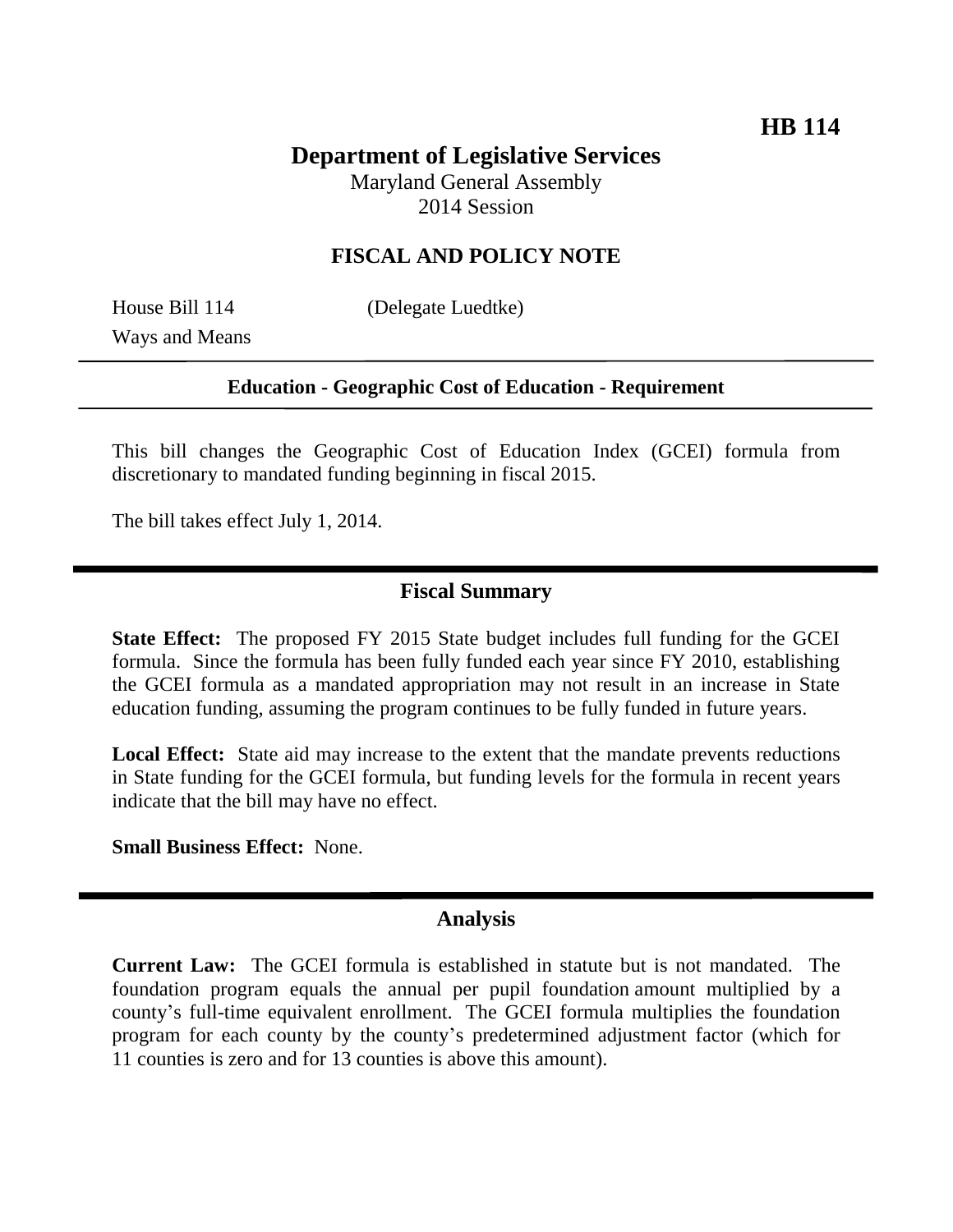**Background:** GCEI is a discretionary component of the State aid formulas that provides additional funding to local school systems where educational resource costs are above the State average. Since funding for the program began in fiscal 2009, the State has provided funding through GCEI to 13 local school systems each year, and it has been fully funded each year since fiscal 2010. The Governor's proposed fiscal 2015 budget includes \$132.7 million for GCEI as shown in **Exhibit 1**.

**Exhibit 1**

| <b>Governor's Proposed GCEI Funding</b> |                       |
|-----------------------------------------|-----------------------|
| <b>Fiscal 2015</b>                      |                       |
| <b>County</b>                           | <b>Funding Amount</b> |
| Allegany                                | \$0                   |
| Anne Arundel                            | 9,406,830             |
| <b>Baltimore City</b>                   | 22,862,898            |
| <b>Baltimore</b>                        | 5,727,153             |
| Calvert                                 | 2,279,425             |
| Caroline                                | 0                     |
| Carroll                                 | 2,492,094             |
| Cecil                                   | 0                     |
| Charles                                 | 3,501,859             |
| Dorchester                              | 0                     |
| Frederick                               | 6,498,588             |
| Garrett                                 | 0                     |
| Harford                                 | $\overline{0}$        |
| Howard                                  | 5,312,701             |
| Kent                                    | 136,857               |
| Montgomery                              | 34,394,095            |
| Prince George's                         | 39,276,765            |
| Queen Anne's                            | 563,799               |
| St. Mary's                              | 231,734               |
| Somerset                                | 0                     |
| Talbot                                  | $\overline{0}$        |
| Washington                              | $\overline{0}$        |
| Wicomico                                | $\overline{0}$        |
| Worcester                               | $\overline{0}$        |
| Total                                   | \$132,684,798         |